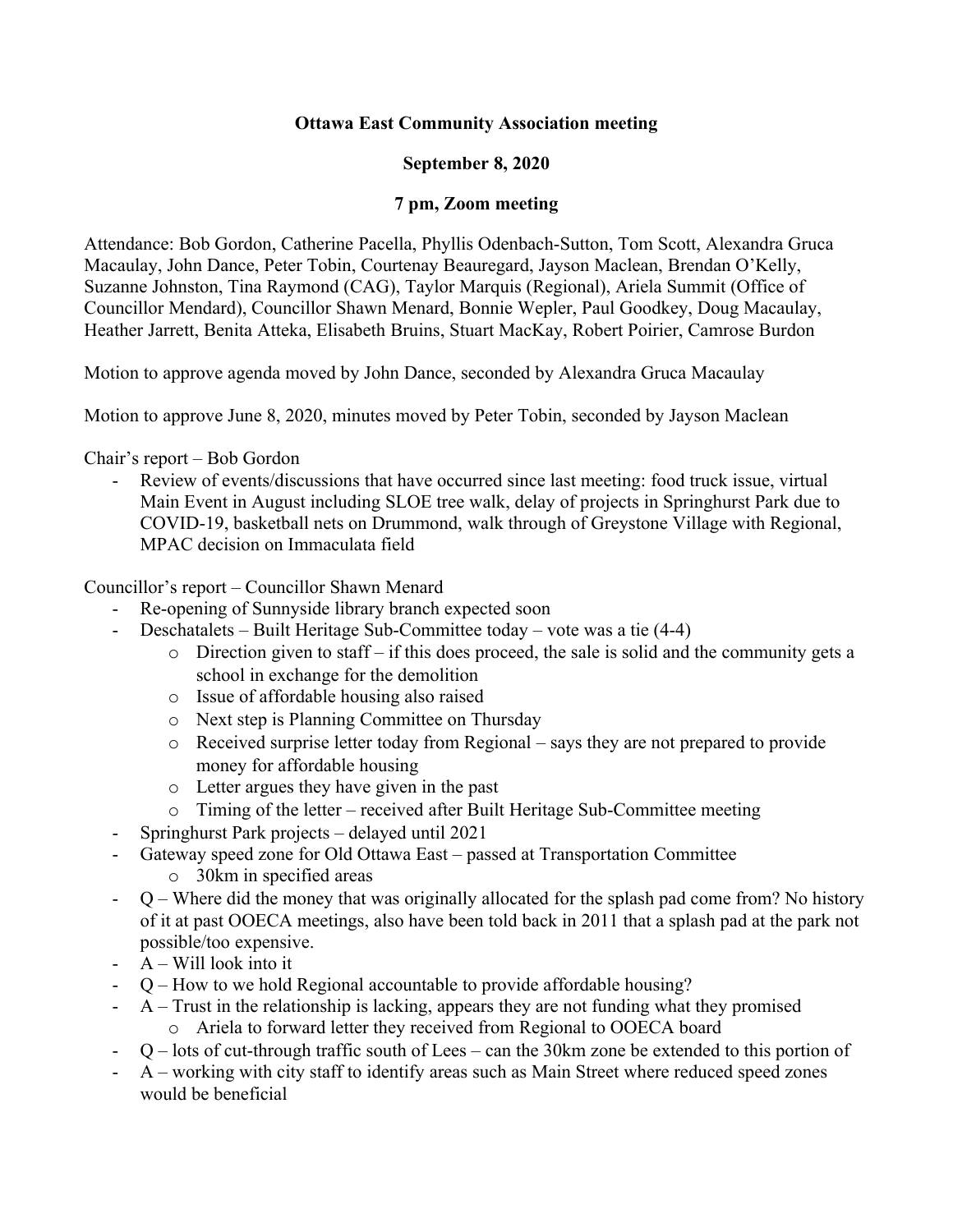- o Have to bring it to Transportation Committee every time, aiming for two a year
- o Have achieved four zones so far
- o Aiming to look at east side of OOE in 2021
- Q What about the fire route in Greystone Village?
- A Will be raising it at Planning Committee on Thursday, focus today was on heritage
- Q Anything about setbacks?
- $A$  raised some questions today, will continue on Thursday
- Q what happens with tie vote at committee today and all the motions put forward by Shawn and Councillor McKenney?
- A The motions move forward, will be considered at Planning Committee on Thursday
- Q will a fence be installed around the yard of the new school?
- A only daycare will be fenced in

Regional update – Taylor Marquis

- Planning for a community consultation in October

SPU / Social Innovation Workshop – Elisabeth Bruins

- Affiliated with School of Social Innovation
- Offer workshops, clinics, collaboration
- Partner with the community
- Initiatives students participating in community, looking for project ideas
- Some upcoming sessions November 18, November 25, December 2

Treasurer's Report – Don Fugler (absent)

- Don reported earlier a balance of \$23,004.32

CAG Report – Tina Raymond

- After school care going well
- Programming open for fall and winter, options of in-person and online
- $Q$  do you have the numbers from the virtual Main Event?
- $-A$  not yet
- Q will CAG be having a pumpkin sale again this year?
- $A$  don't know at this time

#### Committee Reports:

FCA – Ron Rose (not present)

Ongoing discussion on R4 zoning, ward boundaries

Corners on Main/Greystone Village – Peter Tobin

- Issue of gas metres
- Have told residents one thing in the past, haven't followed through
- No new information on little park on Sisters' property
- Probably will not be maintained
- Grass is quite high, can call bylaw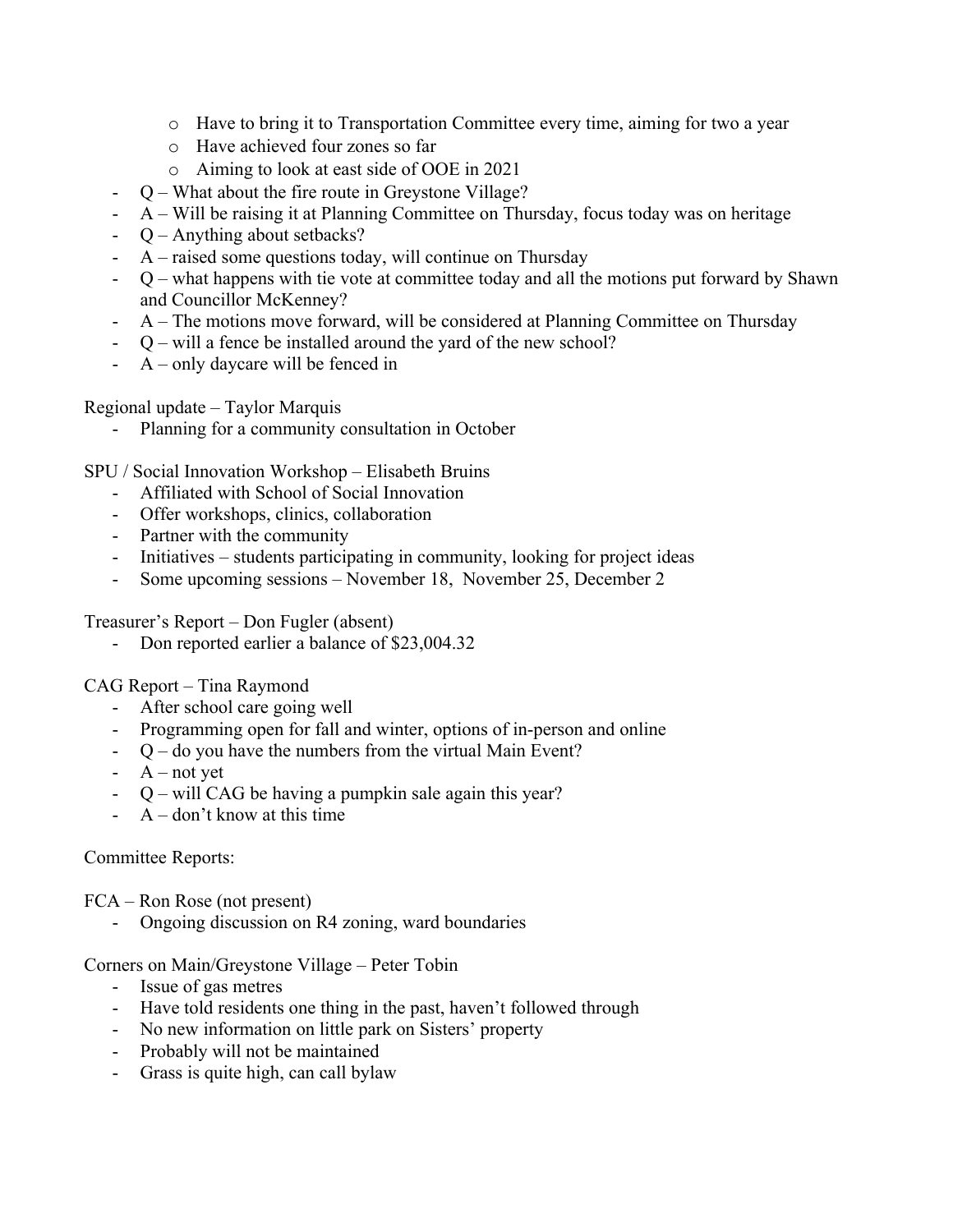Membership – Suzanne Johnston

- Flyers have been finalized, just need to be approved by CAG
- Won't be asking for money at the door
- Looking to increase membership fee to \$5
- Looking for canvassers

Planning – Brendan O'Kelly

- Chapel wing good summary already provided earlier by councillor
- Zoning bylaw amendments being opposed to be discussed by council on Thursday
- Q Hawthorne Avenue TM zoning, same as Beechwood Avenue, 50% of ground floor required to be commercial
	- o Right now you don't have to have commercial on Hawthorne
- $A -$  Councillor Menard he is happy with the proposal

Parks and Greenspace – Alexandra Gruca-Macaulay

- Park clean up coming up
- Tennis courts in Brantwood cracks have reappeared, due for renewal in 2022, not much we can do until then
- Protocol sign has been installed (ie: time limit)
- Have already discussed Springhurst Park

SLOE – Jayson Maclean

- Need new lead for weeding
- Some new initiatives underway too
- Suggestion from Heather to write letter of gratitude to Vicki and Barry Davis who are long time residents/volunteers of OOE and will be moving soon to Victoria, BC
- Jayson to work on letter, Phyllis to help
- Suggestion to have something in the Mainstreeter something is already in motion on this
- Motion moved by Phyllis Odenbach Sutton, seconded by John Dance that the community association recognize the efforts of Vicki and Barry Davis who have been long-time active community volunteers through a letter – motion approved

Health and Safety – Courtenay Beauregard

- No report

Transportation – Tom Scott

- Zoning issues coming up on Thursday
- Have already discussed gateway
- Looking at the intersection of Main/Riverdale
- Greenfield Avenue to be signed at 40 km
- Crossing at Colonel By Drive and Main Street removed after canal construction completed

Lansdowne – Richard Cundall (not present)

Communications – Bob Gordon

Hopeful to establish a communications committee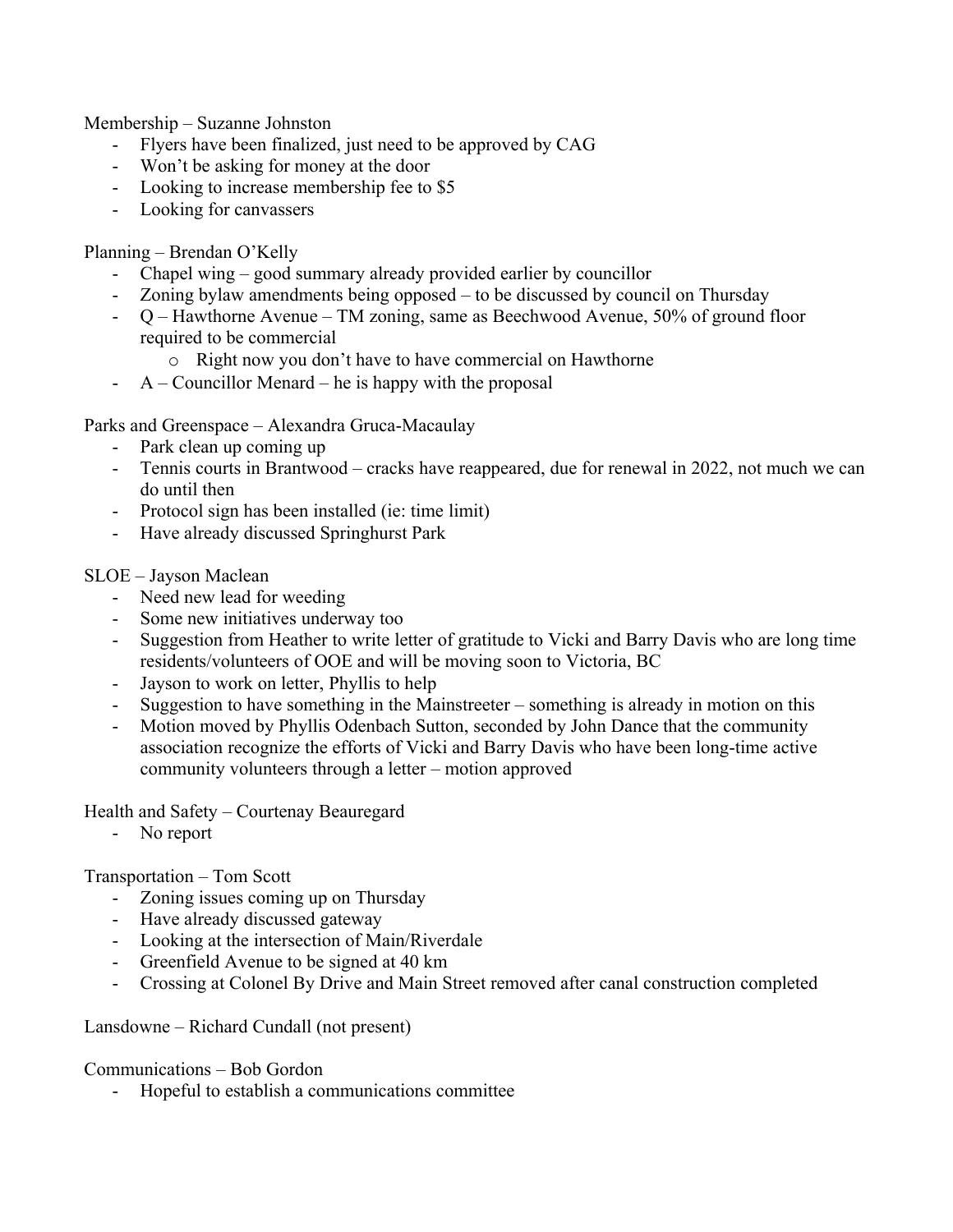New Business

- Bob – will send an email re: slate for the upcoming AGM

Next meeting – October 13, 2020

Motion to adjourn moved by John Dance, seconded by Tom Scott

Attachments:

## **Committee reports:**

Parks and Greenspace OOECA September 8, 2020 Chair's Report *Note: this is a report to the board of the OOECA, no part of this report may be reproduced without express permission by its author*

1. Old Ottawa East Parks Cleaning the Capital Fall Program: Ballantyne, Springhurst, Brantwood Parks

**Saturday, September 19, 2020, 2PM – 4PM** will see the fall clean up our local parks: Ballantyne, Springhurst (including Rideau River pathway), and Brantwood (rain date Sunday, September 20, 2020, 10AM—12PM).

Bring gardening gloves or disposable gloves, large garbage bag, and feel free to wear a mask. Please follow physical distancing protocols.

All three parks have been "adopted" by the Old Ottawa East Community Association through the adopta-park program.

#### 2. Brantwood Park Tennis Courts

Last summer repair work was completed on the Brantwood Park tennis courts – the work was intended to fill numerous cracks and fix overall surface deterioration. The repair work took the courts out of commission for most of the 2019 playing season, and the repaired courts reopened in late August 2019.

Unfortunately, the repair work did not survive the winter and when the courts reopened this spring numerous cracks had re-appeared making the playing surface less than optimal.

A few residents alerted the councillor's office and the OOECA of the issue.

I enquired whether the 2019 work was under warranty and was informed that since the repair work had been undertaken by the city, it was not. Moreover, the courts are considered to be at their "end of life" stage. They are due for replacement in 2022.

There was some interest expressed in community funding of new courts – the cost is expected to be at least \$85,000. The project would be eligible for a matching major capital grant – however, it would be a significant challenge to raise \$42.5K+ of community funds, and given the proximity to the 2022 replacement date, it is difficult to make a case for such a project.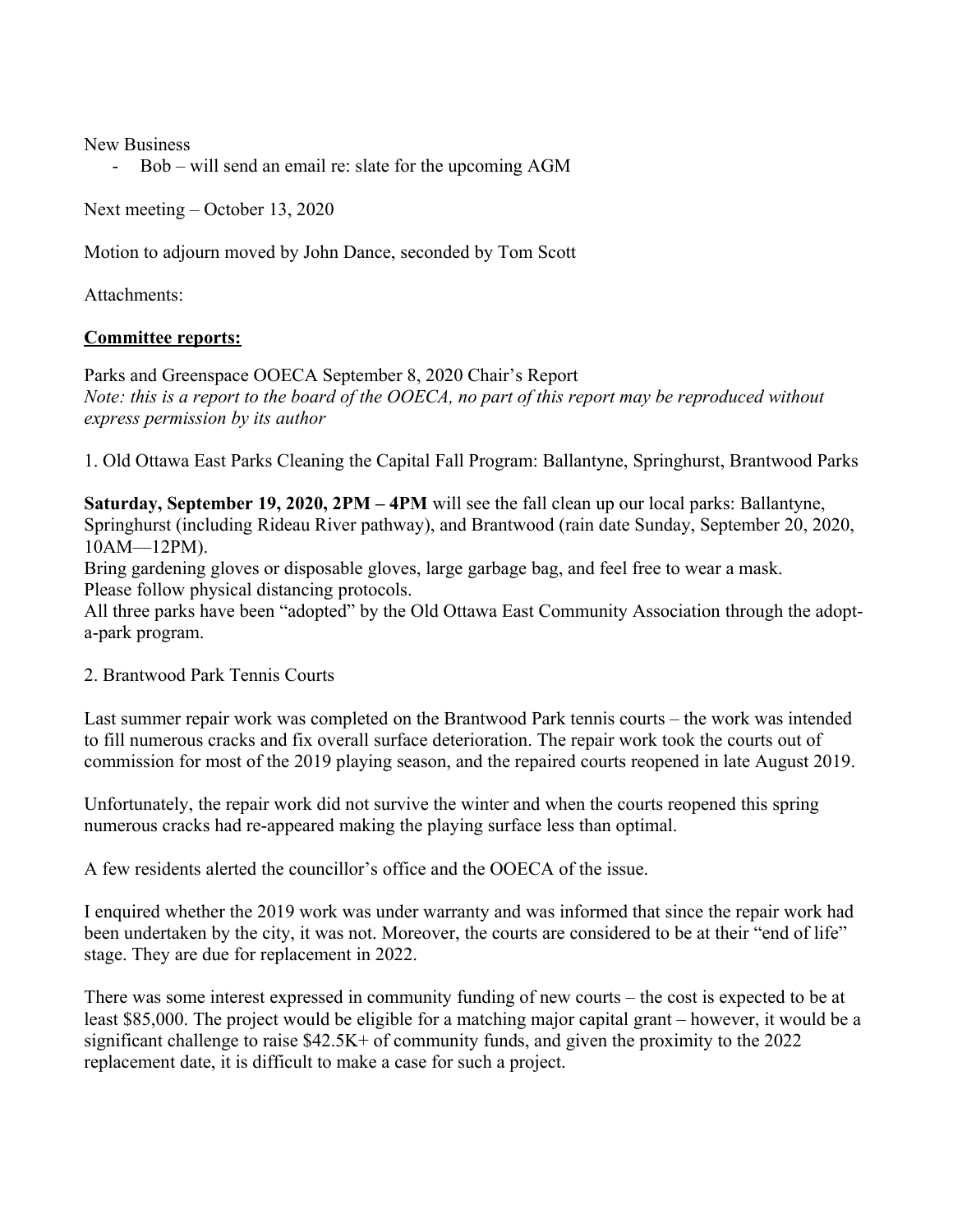One positive item: the signage at the court had deteriorated to the point of being unreadable in sections. The signs include playing time limit protocols, and given the increased demand for the courts it is important to clearly communicate the rules. Ariela put in a request for a new sign, and a new one was installed at the courts promptly.

## 3. Delay in Springhurst Park recreational installations

Five recreational components were to have been installed at Springhurst Park this summer: a new youth playground, a beach volleyball court, permanent ping-pong table, additional adult exercise equipment, and a bench for the basketball court.

The youth playground replacement falls under the city's program of replacing end-of-life equipment and facilities and funding is separate from the other components. However, for the sake of cost efficiency the playground and the other features were to be put to tender together so that the projects could proceed concurrently.

We had asked for and were granted Cash-in-lieu of parkland (CiLP) funds for the bulk of the cost of the volleyball court, ping-pong table, exercise equipment and bench. However, this funding also required a donation from Sandy Hill Community Health Centre, a city matching minor capital grant, and \$1.0K from OOECA. At the eleventh hour the city stepped in and offered to fund the entirety of these components (total cost \$95K) from available Strategic Initiative Funds.

The \$75K that had been earmarked for the project was moved to future use for the community centre.

Last week we received the disappointing news that the city has withdrawn its funding of the projects in favour of other priorities due to budgetary restrictions driven by Covid-19.

However, Councillor Menard's office has indicated that they will make the projects a priority for 2021, and further, that they will be funded in their entirety through CILP funds – his office is working to ensure that this will be the case.

We have asked whether the tender package could be released now so that construction could begin in the earliest spring, the request has been made to staff and we are awaiting further word on this.

#### 4. Bylaw issue with basketball nets on Drummond St.

There had been a complaint(s) received about basketball nets on Drummond St. contravening a bylaw regarding blocking roadways. While this is not a parks issue per se, it does emphasize the lack of recreation space/amenities available to children and youth who live west of Main St. The situation was exacerbated by the fencing off of the Immaculata school field. Understandably, residents have been very frustrated by what many see as a small-minded approach to the situation especially during covid. We continue to hope that ways will be found to bring more recreation space to this part of OOE, and too to ensure that the Deschâtelets forecourt park will be designed with this need in mind.

Alexandra Gruca-Macaulay, Chair Parks and Greenspace Committee Old Ottawa East Community Association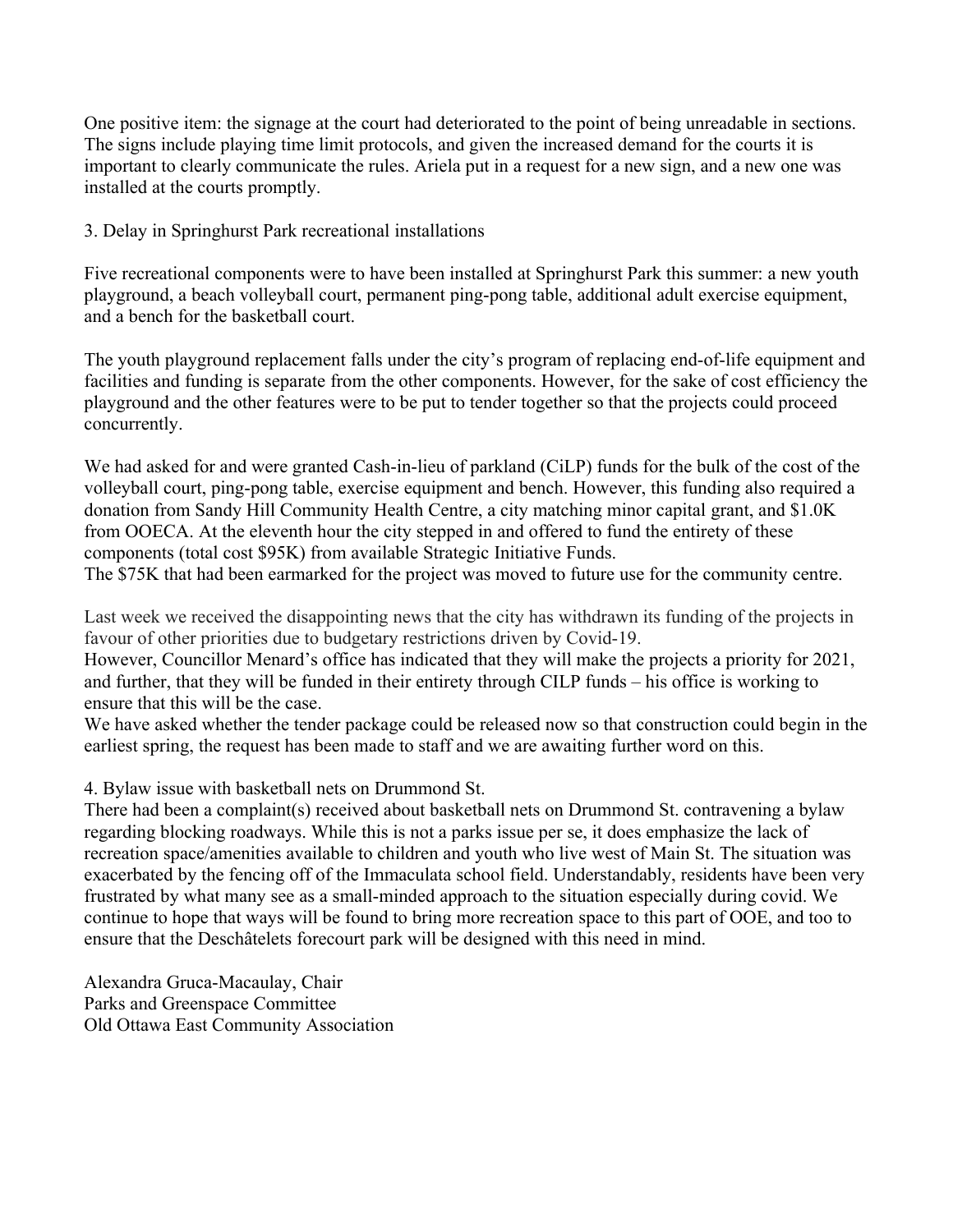September 2020 — Report from SLOE, Sustainable Living Ottawa East, the environment and sustainability committee of the OOECA

Item 1 of 2 - "What we did over our summer vacation"

SLOE contributed to this year's Main Event with a **Brantwood Park Tree Map and Walk**. The online map and commentary on 17 trees along the Rideau River Nature Trail can be found [via this link](https://www.google.com/maps/d/u/0/viewer?mid=1fkKjw4-pHo7_IrEGnn6TE-jZqTItzx8X&ll=45.406306965674695%2C-75.67124055000001&z=17). Special thanks to SLOE volunteers Ian McRae, Evelyn Tan and Aileen Larkin for their verve in helping with this project, one which we plan to expand upon in the future.

[\(https://www.google.com/maps/d/u/0/viewer?mid=1fkKjw4-pHo7\\_IrEGnn6TE-jZqTItzx8X&amp](https://www.google.com/maps/d/u/0/viewer?mid=1fkKjw4-pHo7_IrEGnn6TE-jZqTItzx8X&%3Bll=45.406306965674695%2C-75.67124055000001&%3Bz=17&ll=45.406306965674744%2C-75.67124055000001&z=17) [%3Bll=45.406306965674695%2C-75.67124055000001&amp%3Bz=17&ll=45.406306965674744%2C-](https://www.google.com/maps/d/u/0/viewer?mid=1fkKjw4-pHo7_IrEGnn6TE-jZqTItzx8X&%3Bll=45.406306965674695%2C-75.67124055000001&%3Bz=17&ll=45.406306965674744%2C-75.67124055000001&z=17)[75.67124055000001&z=17\)](https://www.google.com/maps/d/u/0/viewer?mid=1fkKjw4-pHo7_IrEGnn6TE-jZqTItzx8X&%3Bll=45.406306965674695%2C-75.67124055000001&%3Bz=17&ll=45.406306965674744%2C-75.67124055000001&z=17)

This year's **Weed Brigade** has had a sizeable group of tenacious volunteers who have come out week after week in support of our neighbourhood ecosystem. They rock. A special thanks to Vicki and Barry Davis for their dedication and direction. Sad to say, Vicki and Barry will soon be pulling up their last handful of invasive species for us in OOE, as they soon head to the land of milk and honey out in Victoria, BC. Thus, along with bidding them both a fond farewell the weeders will be looking for someone to take up the megaphone for 2021. Interested parties please contact Jayson at [sloe@ottawaeast.ca.](mailto:sloe@ottawaeast.ca)

SLOE's **Climate Action Group** has started the ball rolling on an OOE-focused resource for residents looking to take action on climate change. As well, SLOE's climate-focused column in the Mainstreeter, Be the Change, keeps on trucking, with special thanks to Peter Croal and Judith Kennedy for their hard work on the editorial end. Anyone interested in contributing to either of these initiatives, please contact Jayson at [sloe@ottawaeast.ca](mailto:sloe@ottawaeast.ca).

SLOE's **Tree Recognition Project**, "I Love that Tree," run in conjunction with the Mainstreeter, has been going very well, with some heartfelt soliloquies from OOE residents to their favourite trees. More to come in further Mainstreeters. Special thanks to Christine Honsl and Alexandra Gruca-Macaulay for their inspiration and support with this project.

Item 2 of 2 - SLOE needs you

There are a number of city-wide environmental groups that could use a representative from Old Ottawa East on their roster. If you'd like to hear more about it and about how much praise will be showered upon you for stepping up, contact Jayson at sloe@ottawaeast.ca.

Jayson MacLean, SLOE chair

Transportation Committee Report – Tom Scott

A number of matters of interest have arisen since the last virtual meeting:

1. A proposal for zoning and bylaw adjustments has been put forward for including a school as an acceptable use in the multi-use zoning for the Deschatalets block.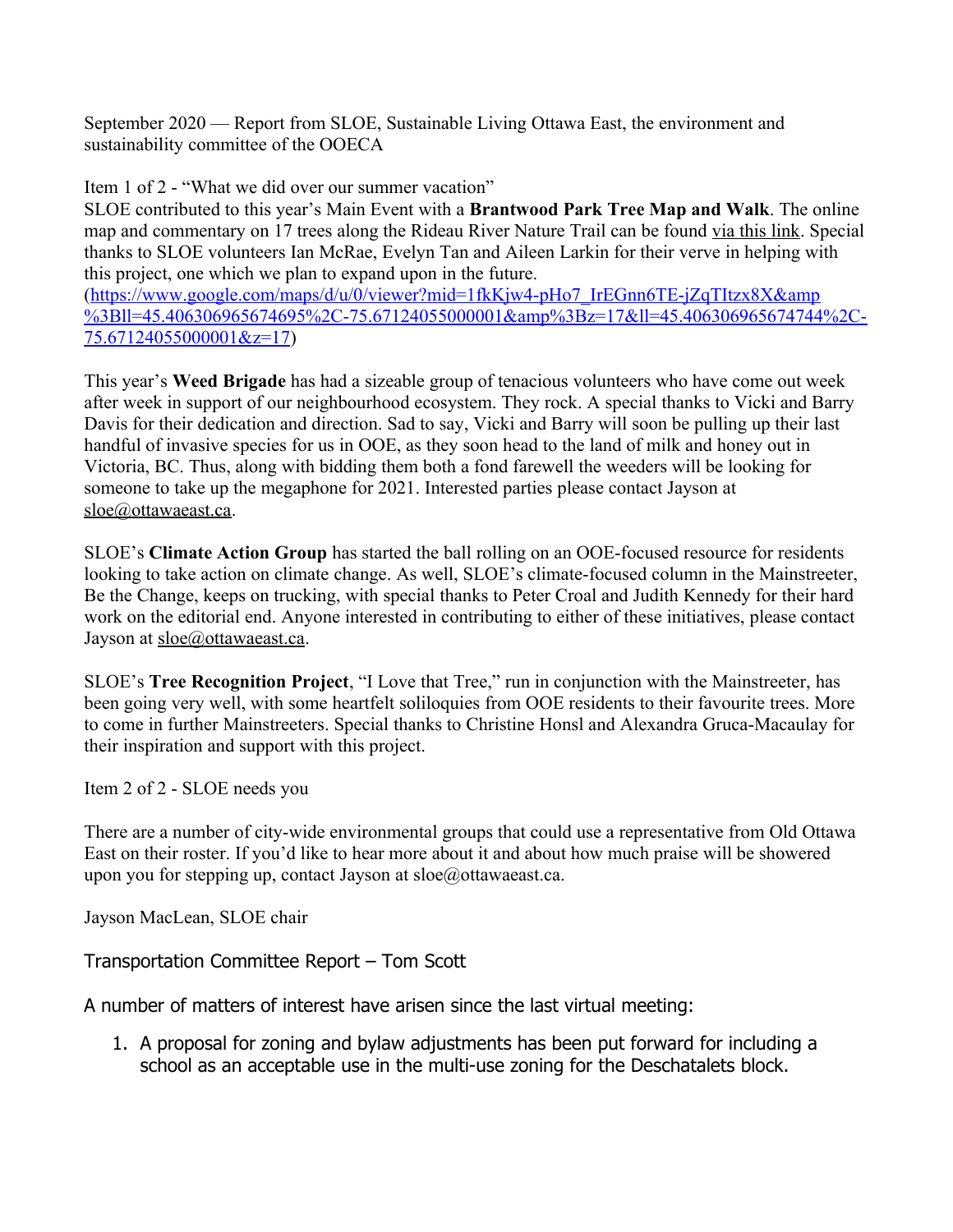A preliminary traffic impact study was referred to but not included in the submission to Planning Committee for this coming Thursday, however, there did not appear to be any community engagement in its development: this study in support of bylaw changes would reduce the number of required parking spaces, have them moved off-site to spaces reserved in an underground parking facility either under construction or yet to be construction; this study also comments that additional parking requirements could be met with on-street parking in the nearby neighbourhood; the study assumes that a large proportion of the school's enrollment can arrive by active transport (walking or cycling);a review of the existing firelane and a driveway (as a City street) was confusing.

# **From a transportation perspective, OOECA should request that a full traffic impact study be conducted before any further consideration is made of bylaw and zoning changes and that meaningful community engagement would be a key part of that study.**

2. Council considered and approved a proposal to create a Gateway neighbourhood in Ottawa East bounded by Main to the east, Echo/Colonel By Drive to the west from Riverdale to Hawthorne, with a similar neighbourhood designation for Ottawa South continuing south from Riverdale. The Gateway would be signed throughout with a 30 km/hr limit.

The Road Safety Unit conducted a video conflict analysis of the intersection of Main at Riverdale using video data obtained from October 3, 2019. In this analysis we studied all conflicts with the crossride on the west leg (ie: conflicts associated with southbound right turns, conflicts associated with northbound left turns, and conflicts associated with eastbound right turns). Twelve (12) hours of video were reviewed. The analysis utilized the concept of post-encroachment time (PET). PET is defined as the time difference between the moment the first object (vehicle, cyclist, pedestrian) leaves an area of potential conflict and the moment the second object (vehicle. Cyclist, pedestrian) arrives at this area. The lesser the PET, the more hazardous an occurrence is considered to have been. A PET of zero (0) seconds would indicate that a collision has occurred. A PET of under three (3) seconds is considered a conflict. The frequency of conflicts whose PET is lesser than three (3) seconds was used to assess the intersection. The conflict rate (frequency of conflicts divided by the product of bikes and vehicles involved in the subject movements) was also used in the assessment.

Our findings were as follows:

- In the southbound direction (right turning vehicles), a total of 42 conflicts were observed in 12 hours. The conflict rate for this movement was 0.15.
- In the northbound direction (left turning vehicles), a total of 32 conflicts were observed in 12 hours. The conflict rate for this movement was 0.94.
- In the eastbound direction (right turning vehicles), a total of 20 conflicts were observed in 12 hours. The conflict rate for this movement was 0.05.
- There was a peak in conflict frequency and conflict rate between northbound left turns and bikes in the crossride during the PM peak hour (4:15-5:15pm). We will be carefully watching the video more closely to assess these conflicts in more detail.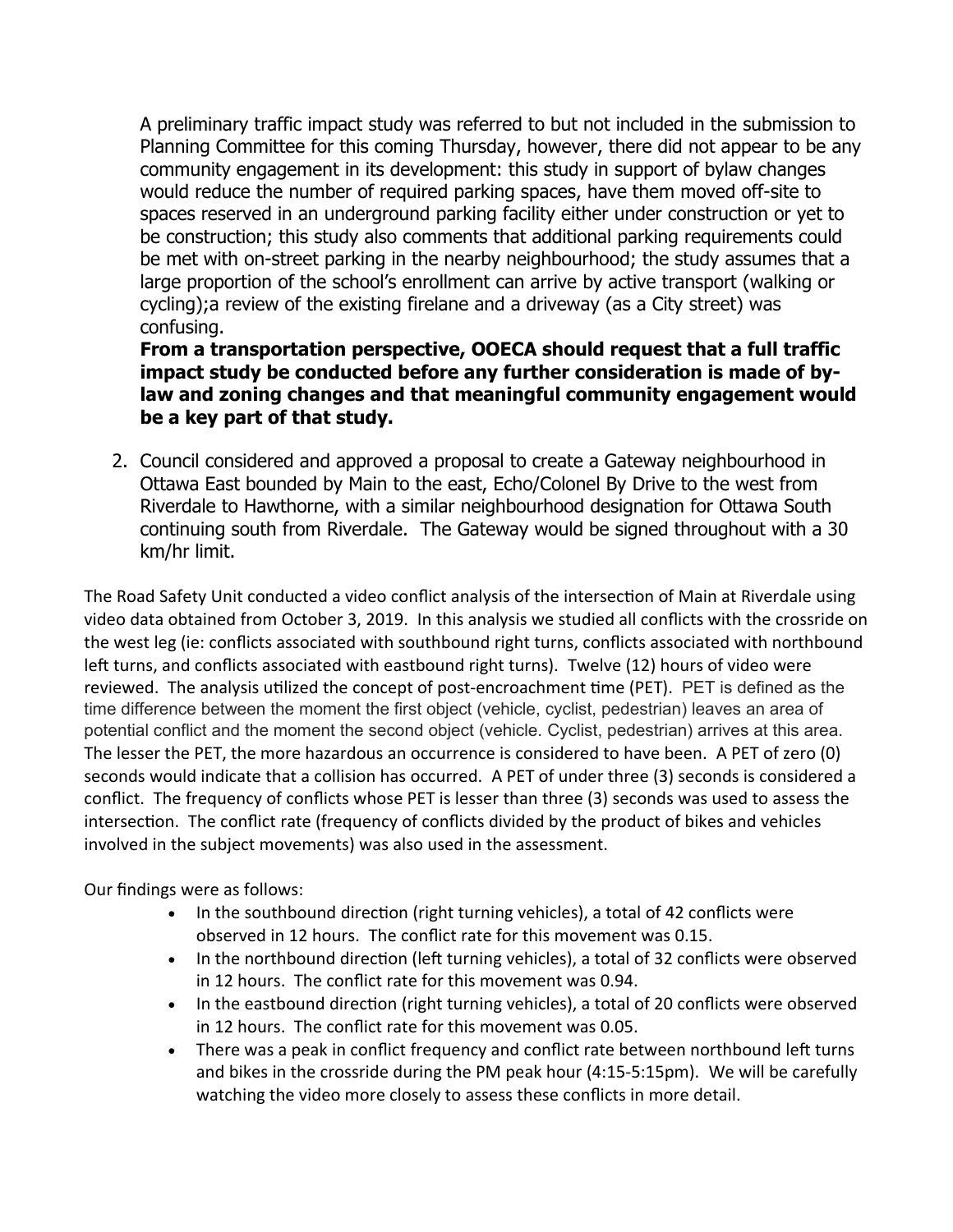It should be noted that although conflict analysis is a good high-level indicator of how vehicles and bicycles are interacting on our roads, the behaviours of road users must also be considered. Through watching the videos and assessing the details in depth (eg: the signal phase, whether cyclists were starting from a stopped position, etc) we will be able to gather additional information. Our next step will be to watch the videos in depth, particularly the 4:15-5:15pm northbound left turns.

Regarding McNaughton and McGillivray, there are no simple fixes that can be implemented through our usual programs. Actual modification of the intersection (ie: widening sidewalks, narrowing parts of the roadway, or something similar) would be the best course of action, however this is typically not justified outside of a lifecycle renewal of infrastructure (usually major underground utilities like water or sewer). This is due to the costs associated with stand-alone modifications. When a stand-alone road safety modification does occur, it is due to the project being justified by significant recurring issues, for example a trend in collisions. The intersection of McGillivray at McNaughton has zero (0) reported pedestrian collisions in the latest 5-year collision data (2014-2018). A physical modification of the intersection is therefore not justified at this time. However, as you've noted, the gateway speed limit area was approved, and as you are aware, the City's Temporary Traffic Calming (TTC) Measures Program does have the ability to employ measures that are more temporary in nature, such as pavement markings, signage, flexible posts, etc. The measures are selected and paid for by the Ward Councillor who has historically received a \$50K budget annually for measures to be implemented in their ward. I would recommend that any temporary measures that may assist with the concern should be suggested to Councillor Menard's office for their consideration. (I understand that it appears that you are already aware of the process for TTC, but just a reminder that it's an annual program and I believe that Councillors may be planning for 2021 in the next few months).

- 3. The City, through the Councillor, announced that Greenfield Avenue would be signed for 40 km/hr, as a separate exercise. Once the reconstruction project is underway, then construction limits would be imposed, including temporary lane closures. Temporary pot-hole filling and surface repairs were completed recently on Greenfield in an attempt to reduce noise and vibration from heavy traffic but full reconstruction appears to be the only lasting solution.
- 4. The temporary PXO at North Main and Colonel By Drive, straddling Echo Drive, was removed with the completion of the Parks Canada wall-replacement project along the Rideau Canal and the subsequent re-opening of the canal-side MUP. The City's project manager for the Greenfield/Main/Hawthorne project is continuing to review a design for a permanent crossing feature, with ongoing discussions with the NCC. Outcomes will be shared at an upcoming Public Information and Consultation session.
- 5. The Nicholas Overpass replacement project has moved into its next phase where the east-side bridge will be replaced and the approach ramps continue to be re-aligned with the Queensway. Eastbound access from Lees has remained open since the bus lane was removed, although MTO advises that it could be closed for night work as this phase